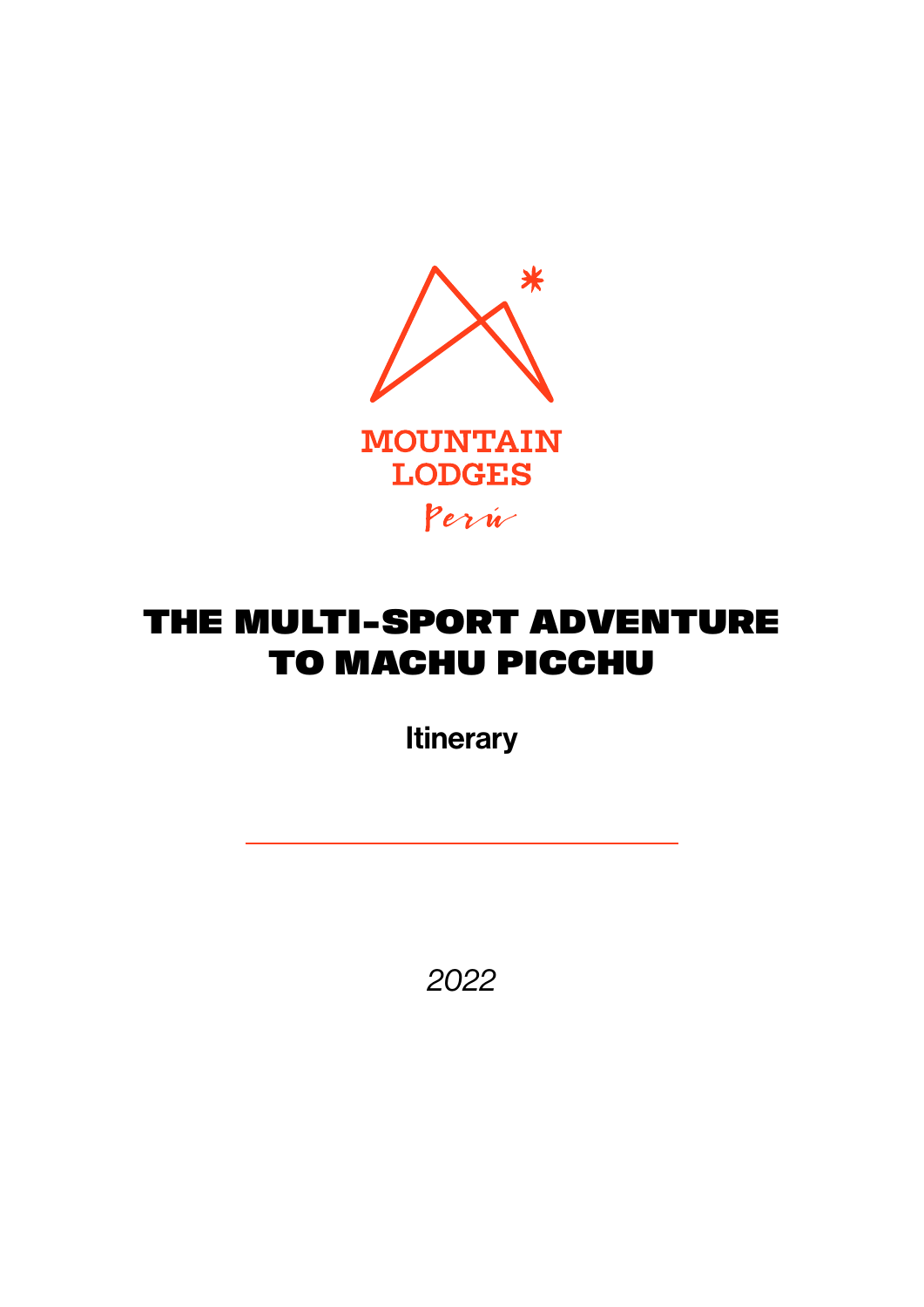

Introducing our new 8-day Wellness and Yoga Experience to Machu Picchu—a combination of exhilarating hikes, wellness workshops, and focused yoga practices along with unique, meaningful cultural immersion and interaction with our Andean neighbors for a holistic journey like no other.

"Cusco…guardian of the ancient Andean Kingdom and thousand-year-old temples that dot the inspiring landscape and function as stone clocks aligned with the stars...this is the context of this unique journey which will reconnect you with your inner-self through a trip back in time to lost cities and energetic earth centers. Immerse yourself in this union with Mother Nature." - Andres Adasme, MLP's Head of Adventure and Exploration.

## 2022 EXCLUSIVE DEPARTURE DATE



## ITINERARY

## DAY 0 WELCOME TO CUSCO

Meet your MLP guide and fellow travelers for a general trip briefing and Q&A.

- **• Location:** Cusco
- **• Duration:** Approximately 45 minutes

## DAY 1 INTO THE SACRED VALLEY

- **• 08:00 a.m.** Hike from Cusco to Sacsayhuaman
- **• 08:30 a.m.** Guided exploration of the Sacsayhuaman and Q'enqo archaeological sites
- **• 11:30 a.m.** Drive from Sacsayhuaman to Lake Piuray
- **• 12:30 p.m.** Lunch at the lake featuring fresh offerings from the local Piuray crops
- **• 01:30 p.m.** Afternoon activities at Lake Piuray (Kayak / Stand Up Paddle)
- **• 05:00 p.m.** Rustic farm-to-table dinner
- **• 06:00 p.m.** Drive from Lake Piuray to Cusco

**Meals:** L, D **Overnight:** MLP Hotel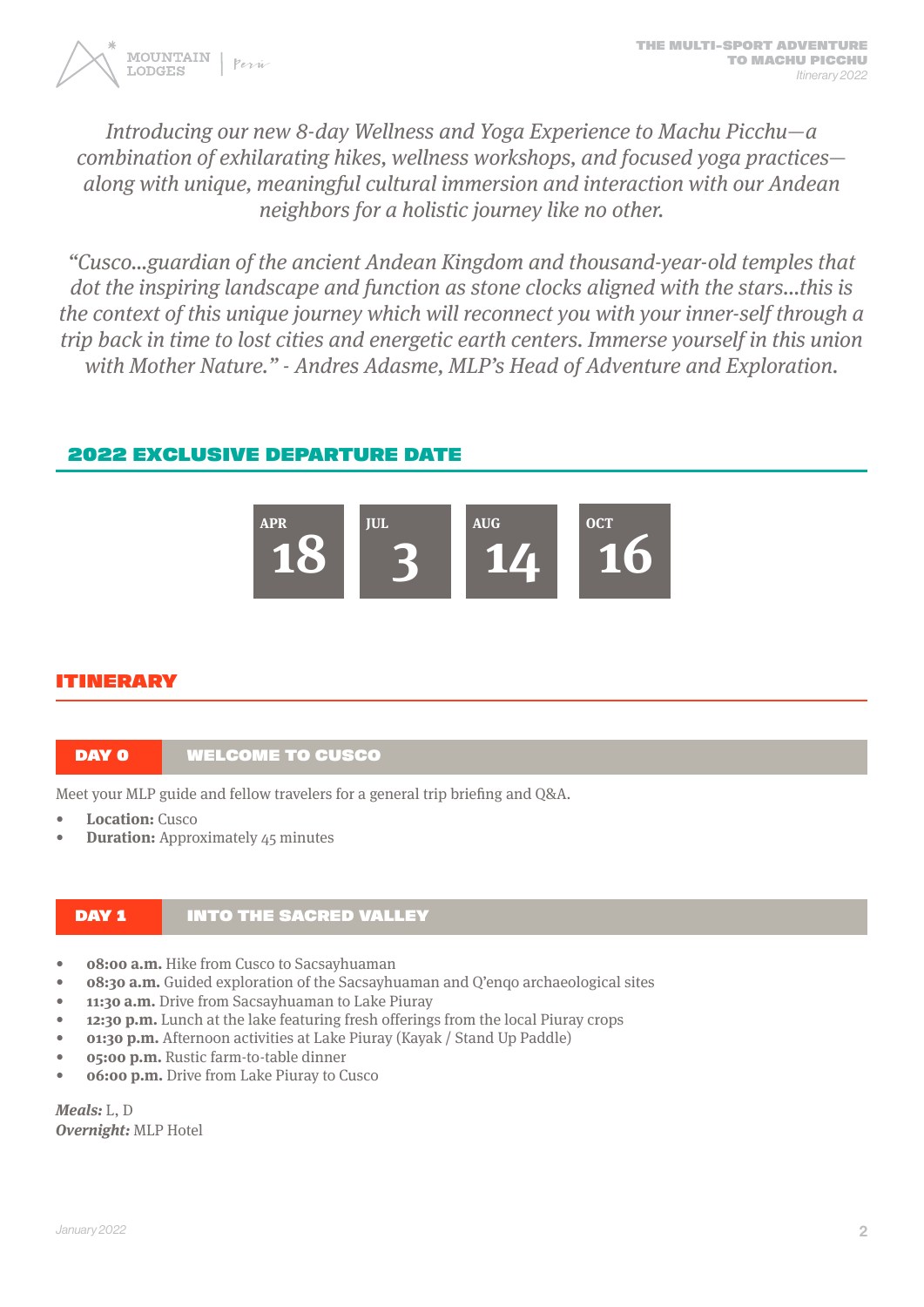

### DAY 2 | OLLANTAYTAMBO

- **• 06:00 a.m.** Breakfast at hotel
- $o$ **7:00 a.m.** Drive from Cusco to Maras
- **• 08:00 a.m.** Zipline in the Sacred Valley (approximately 4 hours including driving time to site)
- **• 12:00 p.m.** Lunch in Ollantaytambo
- **• 01:30 p.m.** Guided exploration of the Ollantaytambo archaeological site
- **03:00 p.m.** Scenic drive to Huacahuasi *(approximately 2 hours)*
- **• 07:30 p.m.** Dinner and trip briefing at lodge

**Meals:** B, L, D

**Overnight:** Huacahuasi Lodge

#### DAY 3 LARES

- **• 06:00 am** Breakfast
- **• 07:00 am** Scenic drive from Huacahuasi to Choquecancha
- **•8:00 am** Hike from Choquecancha to Jaukani (approximately 4 hours. Moderate to challenging)
- **• 12:30 pm** Picnic lunch at Jaukani
- **• 01:45 pm** Drive from Jaukani to Huacahuasi
- **• 06:00 pm** Dinner at the lodge

**Meals:** B, L, D **Overnight:** Huacahuasi Lodge

#### DAY 4 ANCASMARCA TO LAMAY

- **• 07:00 a.m.** Breakfast
- **08:00 a.m.** Scenic drive to the hike trailhead
- **• 09:30 a.m.** Hike from Ancasmarca to Totora; picnic lunch en route (approximately 4 hours. Easy to moderate)
- **• 01:30 p.m.** Scenic drive from Totora to Calispuquio
- **• 02:00 p.m.** Bike ride from Calispuquio to Lamay Lodge (approximately 2.5 hours. Moderate)
- **04:00 p.m.** Late-afternoon at leisure to enjoy the gardens and relax in the hot tub
- **• 06:00 p.m.** Dinner at the lodge

**Meals:** B, L, D **Overnight:** Lamay Lodge

#### DAY 5 URUBAMBA RIVER

- **• 07:00 a.m.** Breakfast
- **08:30 a.m.** Horseback riding in the Sacred Valley (approximately 6 hours. Moderate)
- **• 03:30 p.m.** Pachamanca lunch at lodge
- **• 06:00 p.m.** Light dinner/snacks at lodge

**Meals:** B, L, D **Overnight:** Lamay Lodge